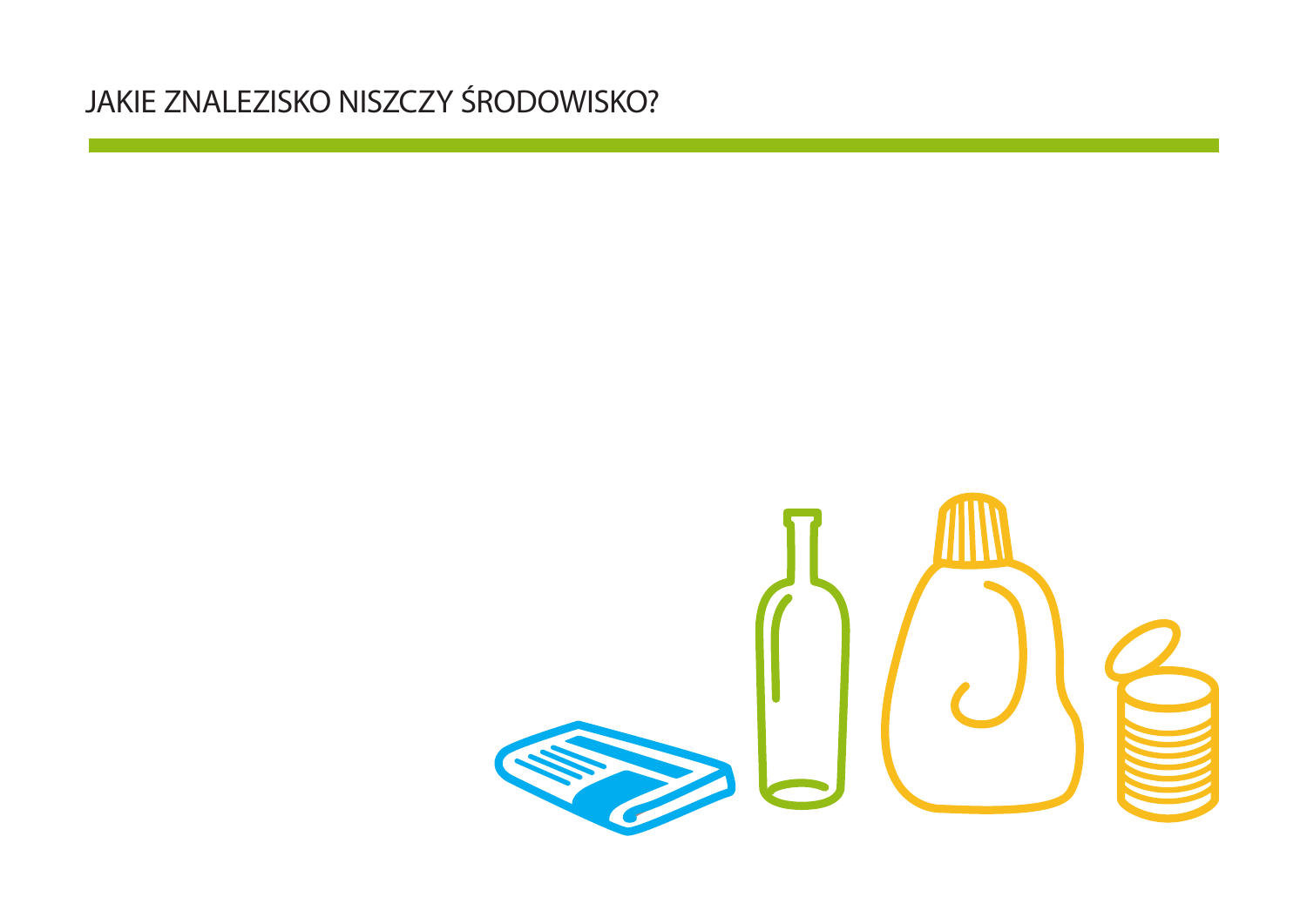

PRZEDMIOTY WYKONANE Z TWORZYW SZTUCZNYCH ZAŚMIECAJĄ NASZE ŚRODOWISKO OD 100 DO 1000 LAT! NIE ULEGNĄ ONE ROZKŁADOWI POD WPŁYWEM WODY, A DO GLEBY PRZENIKNĄ Z NICH TOKSYCZNE SUBSTANCJE.

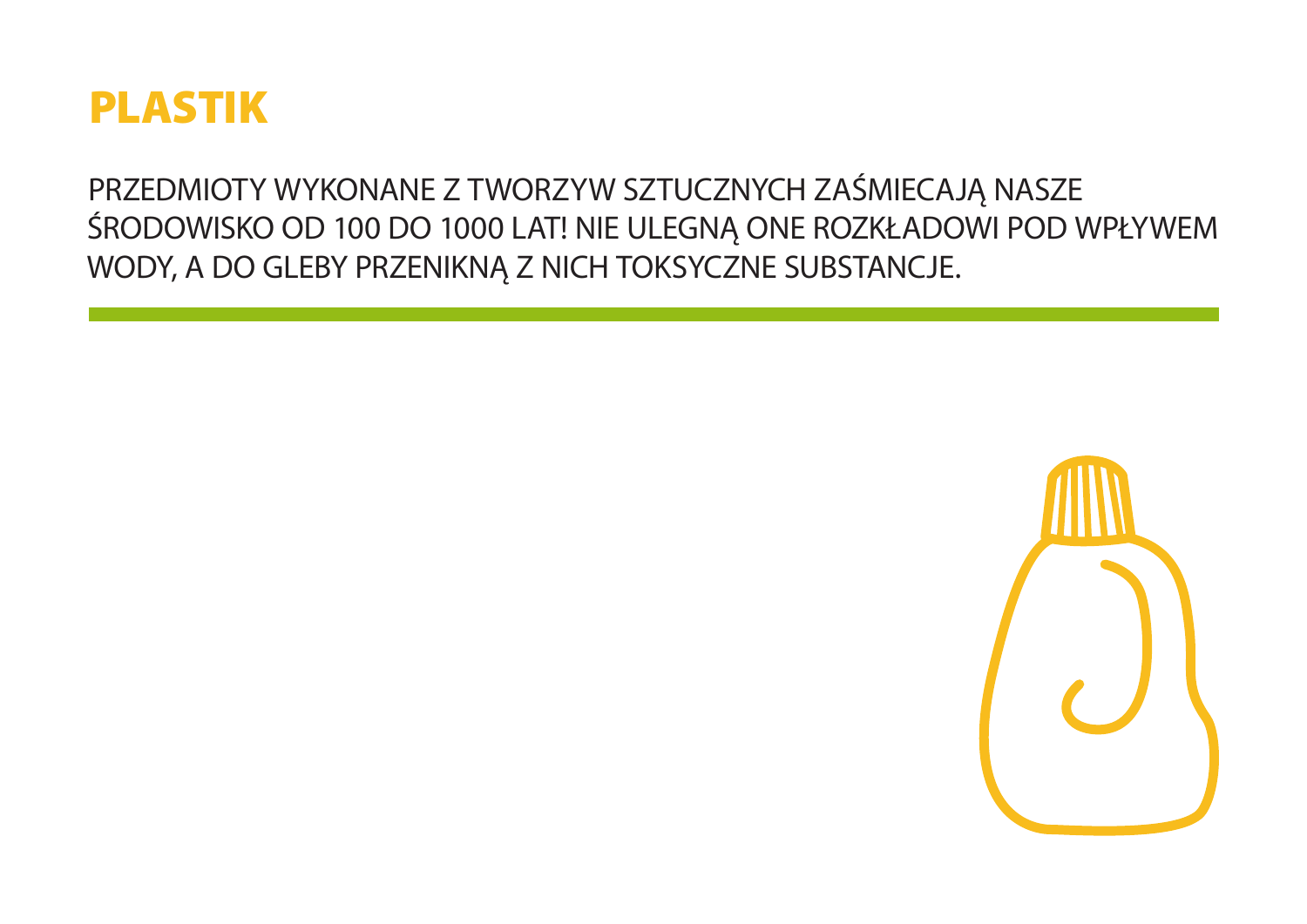

4000 LAT TO CZAS ROZKŁADU SZKŁA, CHOCIAŻ WŁAŚCIWIE RAZ WYPRODUKOWANE, NIGDY NIE ULEGNIE ROZPADOWI. WAŻNE JEST NATOMIAST, ŻE MOŻE BYĆ PRZETWARZANE NIESKOŃCZONĄ ILOŚĆ RAZY.

PAMIĘTAJMY O TYM WYRZUCAJĄC SZKLANE OPAKOWANIA DO ZWYKŁEGO KOSZA, Z KTÓREGO MOGĄ TRAFIĆ TYLKO NA WYSYPISKO ŚMIECI.

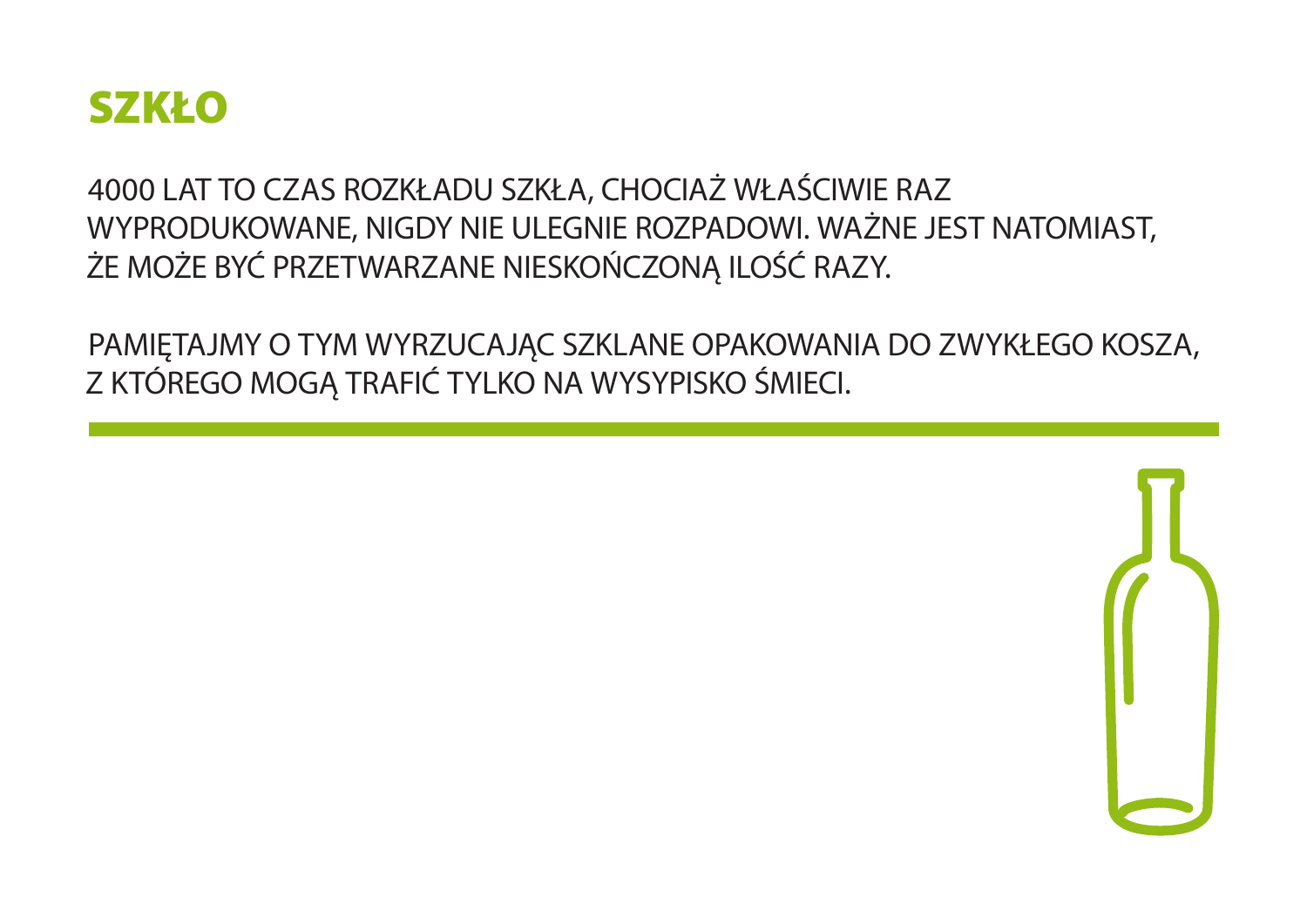#### **PAPIER**

CHUSTECZKA HIGIENICZNA CZY BILET AUTOBUSOWY ROZKŁADAJĄ SIĘ 3 - 4 MIESIĄCE. SĄ ONE JEDNYMI ZE ŚMIECI, KTÓRE NAJCZĘŚCIEJ ZANIECZYSZCZAJĄ NASZE ŚRODOWISKO, PONIEWAŻ WYRZUCAMY JE BYLE GDZIE. DEGRADACJĘ BILETU WYDŁUŻA JEGO GRUBOŚĆ, FARBA I PASEK MAGNETYCZNY.

PAMIĘTAJMY, ŻE ABY WYPRODUKOWAĆ 1 TONĘ PAPIERU POTRZEBA AŻ 17 DRZEW. JEDNO WYDANIE POPULARNEJ GAZETY WIELONAKŁADOWEJ POCHŁANIA **4000 DRZEW!** 

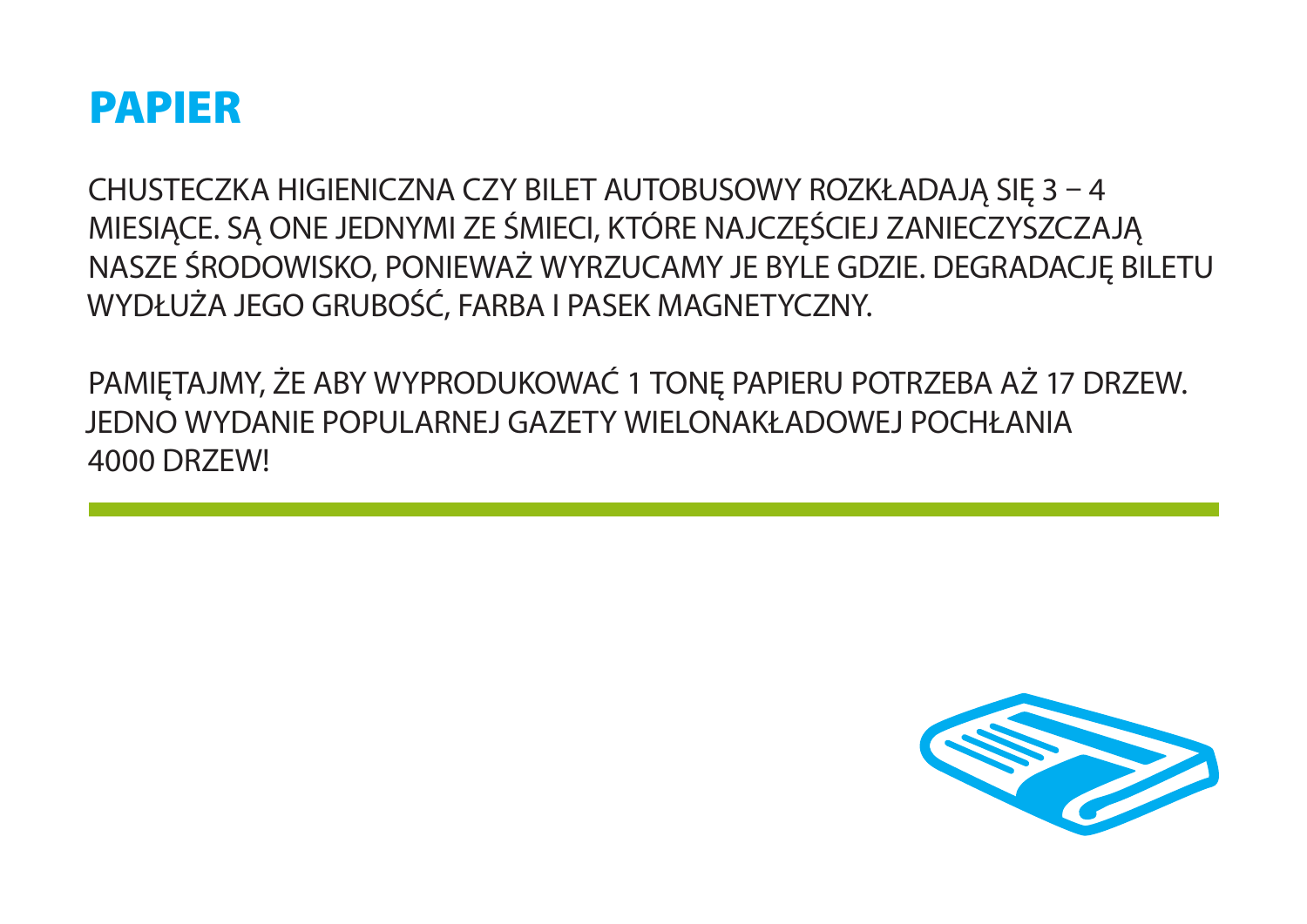

80 DO 100 LAT TRZEBA, ABY RDZA ZAATAKOWAŁA STAL POKRYTĄ WARSTWĄ CYNY **I FARBY.** 

ALUMINIUM ROZKŁADA SIĘ WOLNIEJ (NAWET 100 LAT), GDYŻ JEST MNIEJ WRAŻLIWE NA KOROZJĘ. W POLSCE ZUŻYWA SIĘ 400 MLN PUSZEK ROCZNIE. 6 PUSZEK TO OSZCZĘDNOŚĆ ENERGII RÓWNEJ SPALANIU 1 LITRA PALIWA.

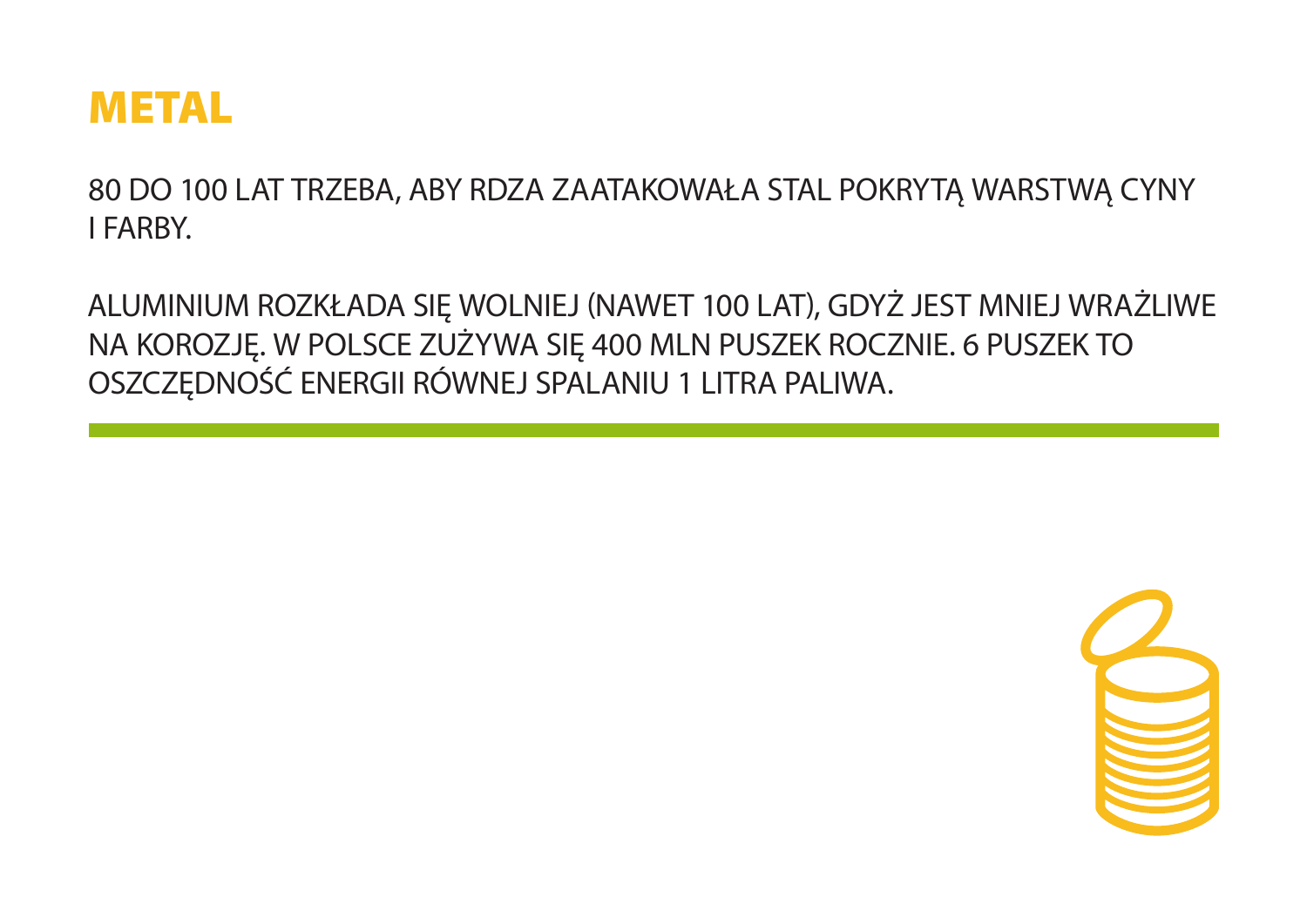# CZAS ROZKŁADU PRZYKŁADOWYCH PRODUKTÓW

- MATERIAŁ BAWEŁNIANY **1 DO 5 MIESIĘCY**
- CHUSTECZKI PAPIEROWE **3 MIESIĄCE**
- SKÓRKA OWOCU **6 MIESIĘCY**
- BILET AUTOBUSOWY **3 DO 4 MIESIĘCY**
- MATERIAŁ WEŁNIANY **1 DO 5 LAT**
- NIEDOPAŁEK PAPIEROSA **1 DO 10 LAT**
- GUMA DO ŻUCIA **5 LAT**
- ODZIEŻ SKÓRZANA **30 DO 50 LAT**
- PUSZKA ALUMINIOWA **50 DO 100 LAT**
- WORECZEK Z TWORZYWA SZTUCZNEGO **300 LAT**
- BUTELKA SZKLANA **4000 LAT**
- PUSZKA KONSERWOWA **10 LAT**
- PUSZKA PO PIWIE –**200 DO 500 LAT**
- BUTELKA PLASTIKOWA –**450 LAT**
- ODZIEŻ SKÓRZANA – **30 DO 50 LAT**
- PUSZKA ALUMINIOWA – **50 DO 100 LAT**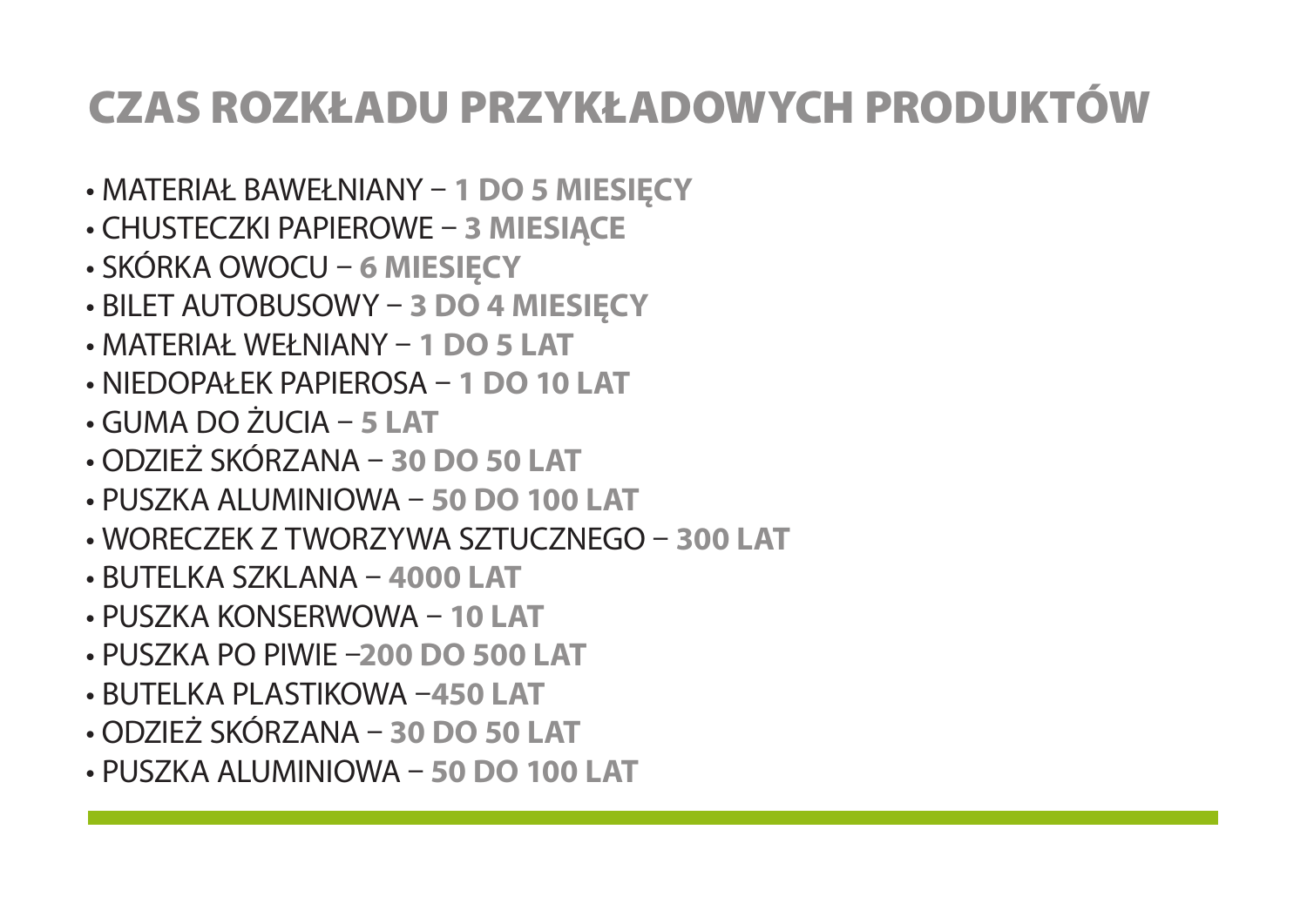# CZAS ROZKŁADU PRZYKŁADOWYCH PRODUKTÓW

- WORECZEK Z TWORZYWA SZTUCZNEGO **300 LAT**
- BUTELKA SZKLANA **4000 LAT**
- PUSZKA KONSERWOWA **10 LAT**
- PUSZKA PO PIWIE **200 DO 500 LAT**
- BUTELKA PLASTIKOWA **450 LAT**
- OGRYZEK **5 TYGODNI**
- SZNUREK **3 DO 14 MIESIĘCY**
- POMALOWANA DESKA **13 LAT**
- TORBA **20 DO 30 LAT**
- SKÓRKA BANANA I POMARAŃCZA **2 DO 5 TYGODNI**
- SKORUPKI PO JAJKACH **1 DO 5 LAT**
- GAZETA **1 ROK**
- SKÓRA **50 LAT**
- DREWNIANE KRZESŁO **20 LAT**
- PIELUSZKA JEDNORAZOWA **PAMPERS 300 LAT!!!**
- SZKLANE NACZYNIE **4000 LAT A MOŻE I DŁUŻEJ!!!**